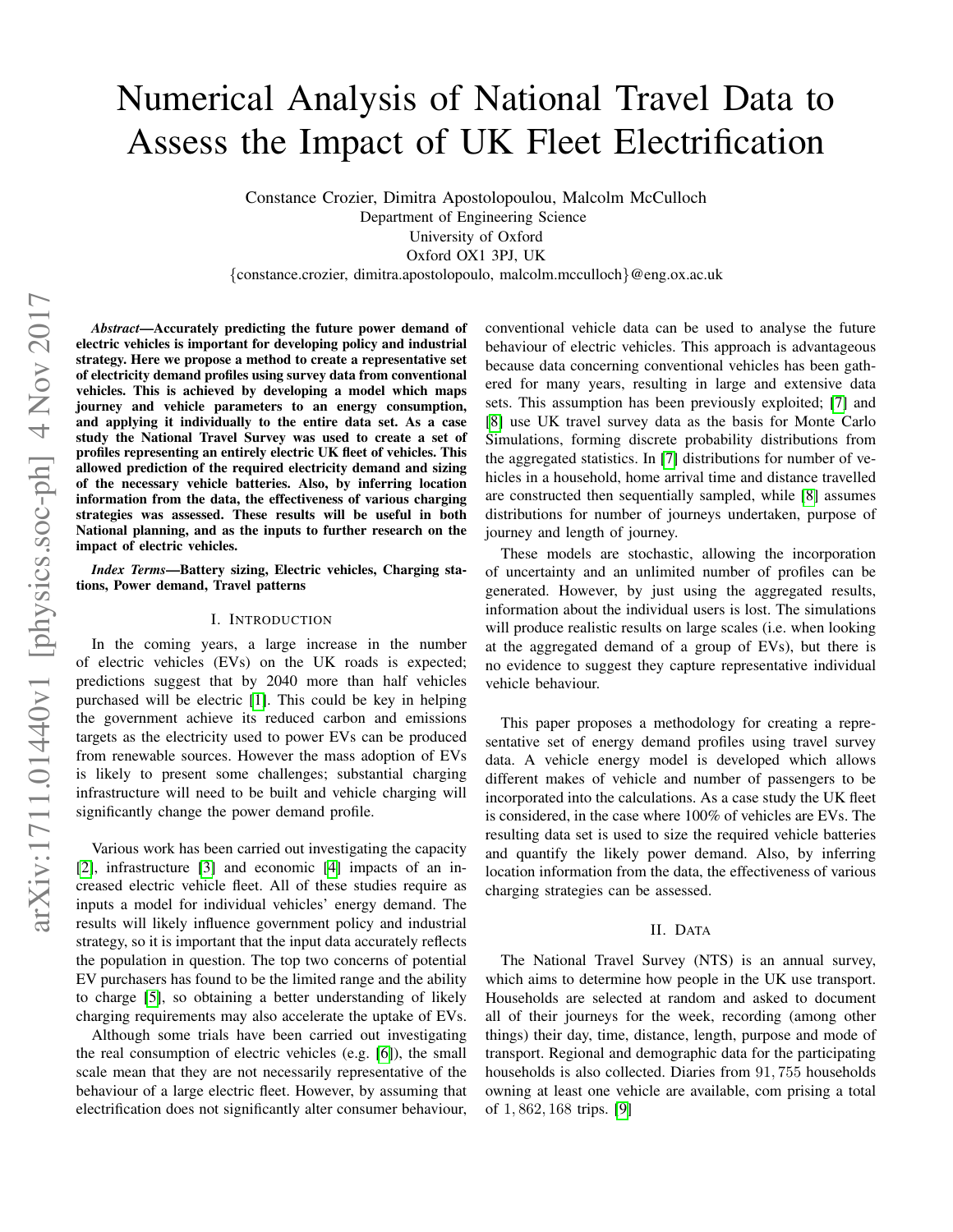Other countries carry out similar travel research, for example in the US they have the *National Household Travel Survey*. The advantage of using data from such surveys to predict vehicle usage is that their low cost results in large sample sizes, which should represent a broad range of population.

# III. VEHICLE MODEL

In order to predict the energy expenditure by a vehicle on a journey a model is required. Other studies,  $[7]$  and  $[8]$ , assume a direct proportionality between energy consumption and distance travelled, however this is very simplistic. [10] creates a stochastic model which randomly assigns a proportionality coefficient conditioned on vehicle type (car, var or SUV), which introduces diversity into the simulation but does not account for variation in region or weight. Heavy vehicles in urban areas will use more energy than a light vehicle on the motorway, and the NTS data includes both the number of passengers and the type of region in which a journey took place.

While this model should incorporate varying mass, regional characteristics and vehicle make, it must also be computationally inexpensive as it will be applied in the order of  $10<sup>6</sup>$  times per simulation. Here we propose a *tank-to-wheel* model, which maps a drive cycle to an energy consumption.

## *A. Drive cycles*

A drive cycle is essentially a trace of a vehicle's velocity during a journey. If GPS data is available it is possible to recover a closely representative drive cycle for each recorded journey, however we only have survey data. It is therefore necessary to find a set of standard drive cycles which are representative of how people in the UK drive.

The ARTEMIS project analysed actual data of European car driving and produced a set of real-world standard drive cycles [11]. Three different cycles were produced, representing urban, rural and motorway driving conditions respectively.

For each journey in the dataset a drive cycle is formulated by looping the relevant ARTEMIS cycle until the recorded distance is achieved. For journeys over 10 miles the motorway cycle is used, otherwise the cycle is chosen based on the rural/urban classification of the household.

If this analysis were repeated for a non-European country a different set of, more representative, drive cycles should be used.

# *B. Tank-to-wheel model*

In order to calculate the total energy used it's useful to consider the power required by the wheel-axle at each timestep,  $P_t$ . This is given by the product:

$$
P_t = F_t v_t,\tag{1}
$$

where  $v_t$  is the vehicle's speed and  $F_t$  is the force which it must overcome at time *t*. This force can be decomposed into:

$$
F_t = F_t^{res} + ma_t,\t\t(2)
$$

where  $m$  is the total mass of the car and load,  $a_t$  is the acceleration at that time-step and  $F_t^{res}$  is the resistive force on the vehicle. Resistive force is commonly broken down into a constant term, one proportional to velocity and one to velocity squared  $\boxed{12}$ . It should be noted that in reality these terms vary with road and weather conditions, but as we don't have information about these quantities it would be difficult to incorporate them into the model. The total force is therefore described as:

$$
F_t^{res} = f_0 + f_1 v_t + f_2 v_t^2, \tag{3}
$$

where  $f_0$ ,  $f_1$  and  $f_2$  are vehicle specific coefficients, dependant on characteristics such as frontal area and drag coefficient. Empirical values for these can be determined from a coastdown test, where a vehicle is allowed to decelerate with the engine off  $[13]$ . This is one of the tests which manufacturers are required to carry out and the results for every vehicle available in the US are published by the Environmental Protection Agency (EPA)  $\boxed{14}$ . By substituting  $\boxed{3}$  and  $\boxed{2}$  into  $\boxed{1}$  and utilising a backwards-difference approximation (e.g.  $[15]$ ) for the acceleration term we arrive at:

$$
P_t = f_0 v_t + f_1 v_t^2 + f_2 v_t^3 + m \frac{v_t - v_{t-1}}{\Delta t} v_t, \tag{4}
$$

where  $\Delta t$  is the size of the time-step. This is the power required by the wheel-axle, not the engine; there will be some losses in the engine which must be accounted for. The amount of power lost will depend largely on the vehicle, but also on the drive cycle and external conditions. Here we make the simplifying assumption that the power required from the tank at time  $t$ ,  $P_t^{req}$ , is given by:

$$
P_t^{req} = \begin{cases} P_0 + \eta \ P_t & \text{for } a_t < 0\\ P_0 + \frac{1}{\eta} \ P_t & \text{for } a_t > 0 \end{cases}
$$
 (5)

where  $P_0$  is a constant power loss  $\eta$  is an efficiency specific to the vehicle model. This is a large simplification however by learning this value from real-world data un-modelled complexities can be *absorbed*. For example, electric vehicles will often use regenerative braking, which isn't modelled here, but this will be reflected by higher values of  $\eta$ . The total energy expenditure requirement, *E*, of a journey will then be given by the area under the power requirement curve, such that:

$$
E = \sum_{t=1}^{T} P_t^{req} \Delta t.
$$
 (6)

#### *C. Learning the Parameters*

As well as publishing the mass and coast-down coefficients of all EVs currently for sale the EPA also records the energy consumption of the vehicles when put through a set of standard drive cycles on a dynamometer. For electric vehicles two test cycles are recorded: one representative of urban driving and one for highways driving. If the dataset includes *n* vehicles this results in 2*n* data points. We have  $n + 1$  parameters to learn - one efficiency per vehicle and a constant loss term,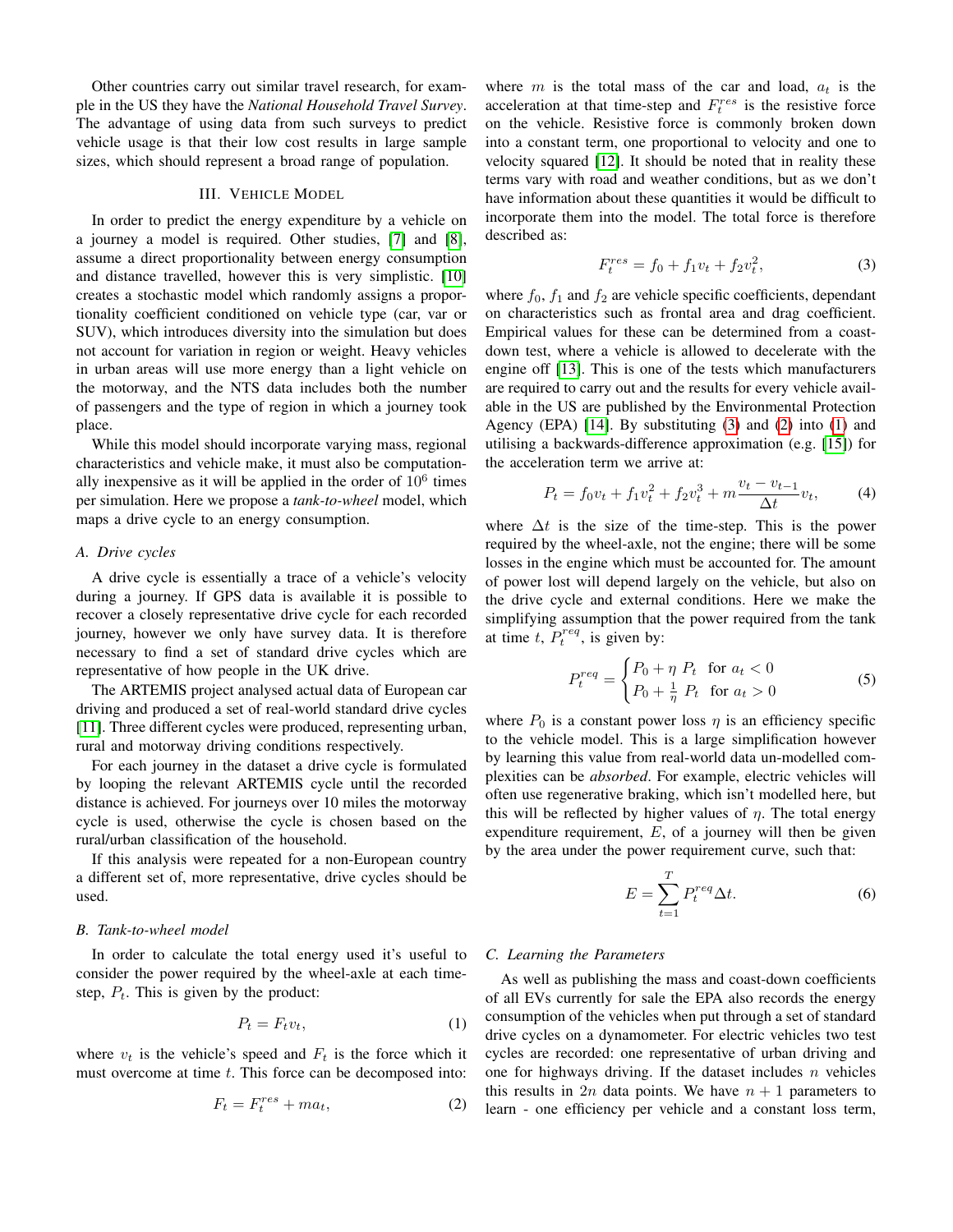

Figure 1. A quantile-quantile plot of the vehicle model performance on the two recorded drive cycles



| m (kg) | . IN<br>ŤΩ | $-1$<br>(N $\,$ s $m$ | $\rightarrow$<br>$(Ns^2m)$<br>Ť2 | (kW) |       |
|--------|------------|-----------------------|----------------------------------|------|-------|
|        |            |                       |                                  |      | 86.0% |

so providing data for more than one vehicle is available a set of best-fit parameters can be learnt by minimising the mean square-error of the estimated energy consumption.

The performance of the resulting model is shown using a quantile-quantile plot in Figure  $|1|$ . There were 41 models of electric vehicle and each contributes two points to the plot one for each drive cycle. The average error in the predictions was 5.2% for the highway and 5.7% for the urban drivecycle. This error could be reduced by adding more expressivity to the model, for example by letting  $P_0$  vary between vehicles. However, given the small amount of data available there is a trade-off between model performance and reliability.

For the rest of the paper the Nissan Leaf model is used exclusively. While there are other EVs available in the UK this is the most common, and no vehicle information is recorded in the travel survey so there would be no basis to distinguish between vehicle types. However, later a more diverse fleet could easily be incorporated. The parameters which define this model are listed in Table  $\overline{I}$ , where the first 4 parameters are taken from the EPA data directly and the second two are learnt from the sample energy expenditures.

As well as the energy used to complete the drive cycle an electric vehicle also has an *accessory load*, which is the power consumption due to onboard electronics such as lights, radio and the heater. Real vehicle energy consumption was examined and the accessory load was found to be most strongly dependant on time of year, likely due to the dominance of the heating in the power consumption. Therefore a month-specific constant accessory load was assumed, with values varying from 0.2 to 1.6 kW.



Figure 2. Three example one-week vehicle usage profiles. Shaded areas indicate times the vehicles are in use

#### IV. METHODOLOGY

In order to run a simulation of the energy demanded by a fleet in a certain period of time the following algorithm was used to process the whole data set:

- 1) Filter the data set
- 2) Assign trips to vehicles
- 3) Convert trips into a predicted energy expenditure
- 4) Aggregate each vehicles predicted consumption

In the first step the trip file is filtered to select only journeys suited to the current simulation. Common traits to filter for include day of the week, month, region and region type. UK travel patterns have not changed significantly in the last 15 years, **[9]** so the survey year of trips was ignored in order to increase the size of the useable data.

Next trips must be assembled into travel diaries from the vehicles' perspective, which can be up to a week long (the length of the survey period). Example usage profiles for three vehicles from the data set are shown in Figure  $\sqrt{2}$ , where day of the week is plotted on the vertical axis, time of day on horizontal and shaded areas indicate that the vehicle is in use. You can see that the second vehicle has almost identical journeys on 4 of the days, possibly a commute. Also note that the first vehicle is prone to much longer journeys than the third. This type of agent behaviour would not be captured using a top-down stochastic approach.

The journeys are defined by a distance, start time, length, number of passengers and region type. Each journey is run through the vehicle model described in Section III, assuming each of the passengers weighs 70kg. [16] These results are then summed for each vehicle to estimate the energy consumption of that vehicle in the simulation period.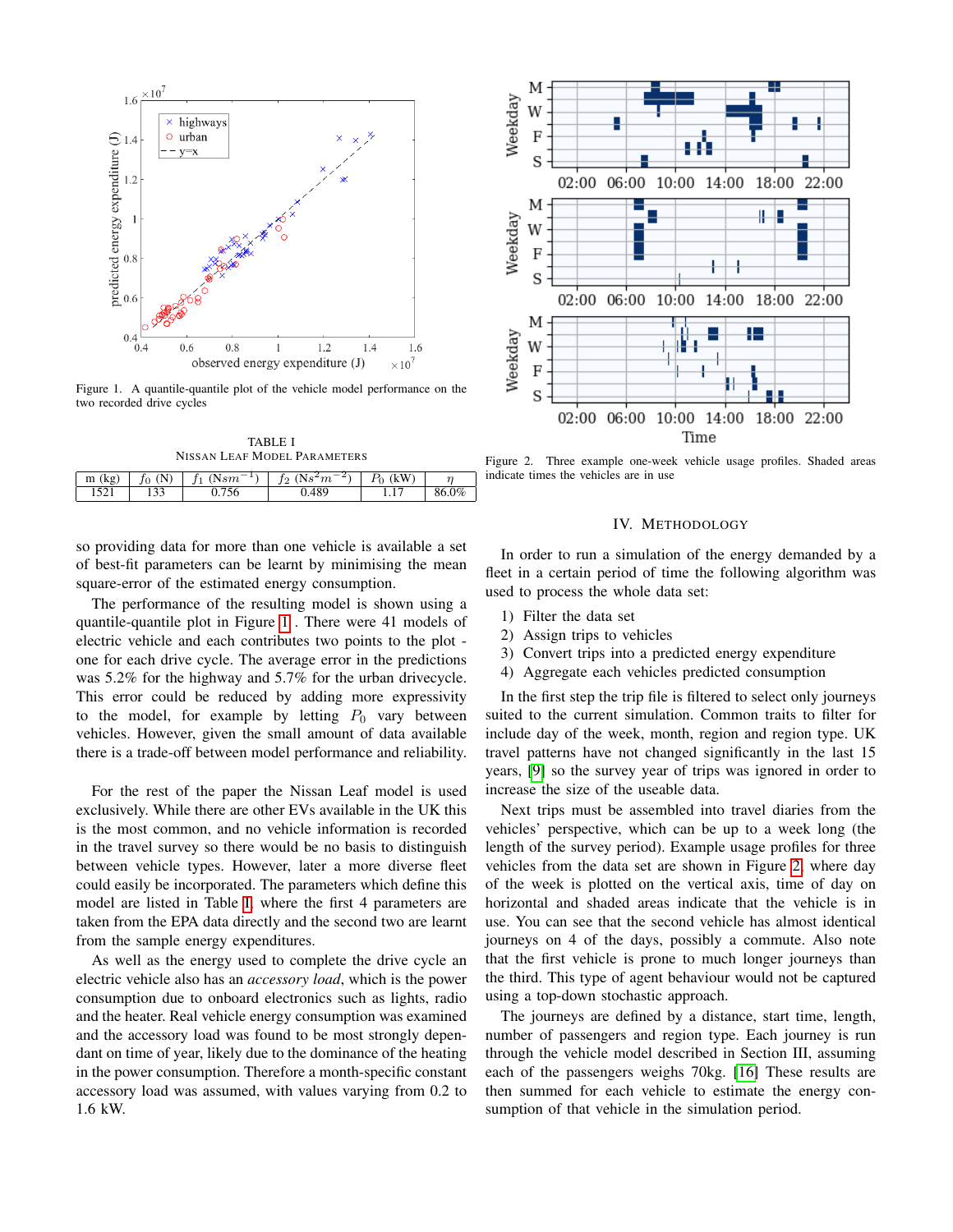

Figure 3. The temporal variation in predicted daily energy consumption



Figure 4. The variation in consumption with rural-urban classification

# V. RESULTS AND DISCUSSION

Several simulations were carried out, investigating the behaviour of the hypothetical UK electric fleet under various parameters.

Figure  $\overline{3}$  shows the variation in average daily vehicle predicted energy consumption with both weekday and month. The variation in energy prediction throughout the week and year is significantly less than the variation in number of journeys or mileage, as on days/months where fewer journeys are undertaken (such as August or Sunday) trips are likely to be longer and vehicles fuller. It should be noted that the weekday variation is more significant than the month; travel diaries were a week long so while the weekday variation represents the behaviour of the same vehicles, the month variation does not.

Figure  $\sqrt{4}$  shows the variation in predicted consumption with rural-urban classification. The four categories used are defined by the Office for National Statistics [17] and are positioned in order of increasing sparsity. This shows that, on average, the more rural a household the higher their vehicular energy consumption.

#### *A. Vehicle Location*

Charging a vehicle from empty can take over 12 hours so in order to design charging strategies it is important to



Figure 5. The fleet location with time on a weekday

know where vehicles are parked. It is possible to infer this information from the travel survey trip purposes, for example if a car travels to work we can assume it will be parked at work until its next journey. Unfortunately there is no way to further breakdown this information - for example to determine which of the vehicles are likely to be parked in office complexes.

Figure **5** shows the predicted location of the fleet grouped into location types; work and shopping centres were chosen as these are commonly suggested charging locations. According to this simulation more than 50% of vehicles are at home at any one time, suggesting that home would be the most convenient place to charge. There are also a significant number of vehicles at work during the middle of the day, while only a modest number of vehicles appear to be parked at the shops.

## *B. Energy Demand*

By assuming that all users plugged their vehicle in as soon as they got home from their last journey and charged it until full, a power demand profile can be constructed. Figure  $\overline{6}$ shows the UK base power demand compared to the predicted total demand with a 100% electric fleet. This simulation was carried out on a Wednesday in January, April, July and October respectively.

The predictions show a significant increase in the peak demand; largely because the peaks of the domestic and charging load are both when people arrive home. This suggests that if uncontrolled at home charging were to be accommodated an additional 20GW of generation capacity would be required. The increase in variation throughout the day is also likely to present some problems, as it makes accurate demand prediction more difficult. The difference between months is dominated by the base load, which varies throughout the year due to heating. It should be noted that although the peak in July is the lowest, power stations are often switched off for refurbishment during the summer, reducing the available capacity.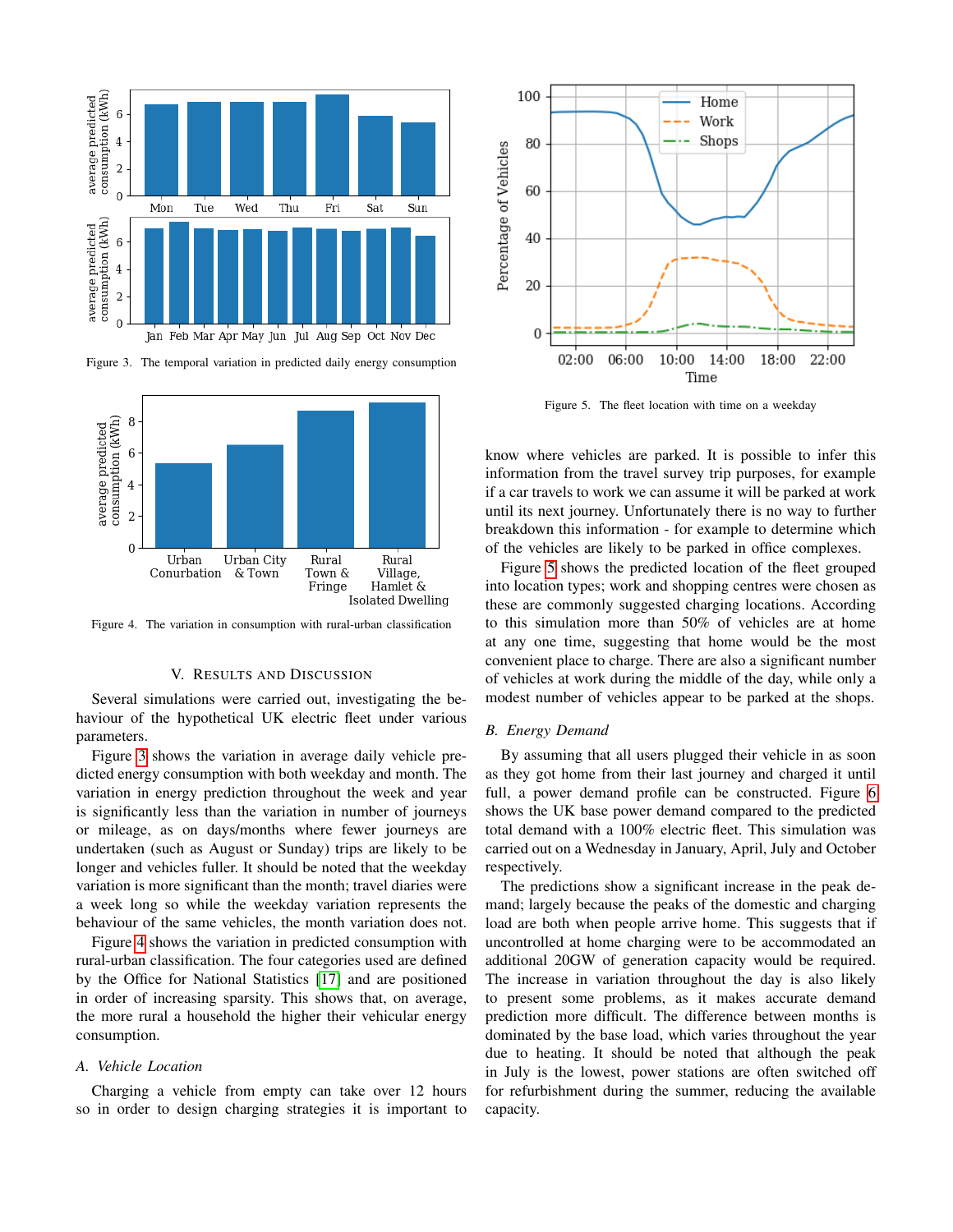

Figure 6. The predicted impact of charging an electric fleet on the demand profile in the UK throughout the year

TABLE II THE DISTRIBUTION OF PREDICTED DAILY ENERGY CONSUMPTION IN KWH

# *C. Battery Sizing*

Another use of the model developed is in battery sizing; by predicting the amount of energy a vehicle will use a suitable battery capacity can be chosen.

To begin with it was assumed that each car would charge exactly once per day, as this is the strategy advertised by manufacturers. This means a vehicle would need the capacity to complete all journeys within that day, but no extra. Table  $\overline{II}$ shows the predicted daily consumption of all of the vehicles in the data set binned into discrete intervals.

More than a quarter of vehicles were not used at all on the chosen day, and the majority of those which were used less than 5 kWh. This suggests that the public perception that electric vehicles have insufficient range is unwarranted - in fact, 94.1% of vehicles used less than 24 kWh which is the capacity of a Nissan Leaf. EVs with larger batteries are currently available, however these are much heavier and in the energy calculations the mass of a Nissan Leaf was assumed, so for a vehicle with a larger battery more energy than predicted would be required

Although these figures are useful for analysing vehicle usage it is naive to size a vehicle's required battery from just one day of use. A better method would be to look at the maximum energy expenditure in any day during the recorded period, in other words the required size of battery to complete the travel diary with a maximum of one charge a day. This information is listed in Table  $\overline{III}$ .

TABLE III THE DISTRIBUTION OF PREDICTED REQUIRED BATTERY SIZE IN KWH TO COMPLETE THE RECORDED WEEK OF JOURNEYS WITH 1 CHARGE PER DAY

| 5-10 |  | $10-20$   20-30   30-50   50-100   >100                     |  |
|------|--|-------------------------------------------------------------|--|
|      |  | $32.7\%$   21.2\%   18.7\%   10.5\%   9.2\%   6.6\%   1.2\% |  |

TABLE IV THE EFFECTIVENESS OF DIFFERENT LOCATIONS FOR MID-DAY CHARGING

| Scenario | Mid day Charging<br>work<br>shops<br>home |  |  | % Out of charge |
|----------|-------------------------------------------|--|--|-----------------|
| (1)      |                                           |  |  | 5.90%           |
| (ii)     |                                           |  |  | 5.23%           |
| (iii)    |                                           |  |  | 3.84%           |
| (iv)     |                                           |  |  | 5.08%           |
| (v)      |                                           |  |  | 3.69%           |

As expected this distribution carries more weight at the larger capacities, and no vehicles were unused - if a vehicle wasn't used all week it wouldn't be part of the dataset. This simulation suggested that for 77.5% of vehicles in the dataset a Nissan Leaf would have sufficient capacity with a maximum of one charge per day.

# *D. Charging Strategies*

Of those vehicles in the single day simulation which exceeded the Nissan Leaf capacity it is possible that many could have avoided running out of charge by charging in between journeys. The possibility of mid-day charging depends on both charging station location and vehicle availability; if a vehicle is in use all day, or never parked near a station then recharging would not be possible.

By considering the locations of the vehicles which would have run out of charge we can consider the effectiveness of these charging locations in allowing mid-day charging. The most basic solution is to allow mid-day charging at home, as the ability to charge at home has already been assumed. More flexible scenarios include the opportunity to charge at work or at the shops, though these would require additional infrastructure. For a single day simulation the percentage of vehicles exceeding their capacity was estimated using a combination of charging strategies, and the results are displayed in Table IV.

These results suggest that a modest reduction in over capacity vehicles can be achieved through simply allowing busy vehicles at home to charge in the middle of the day. The most significant further improvement was obtained by incorporating work charging into the scheme, implying a significant proportion of the vehicles covering large distances are commuting. By contrast, allowing vehicles to charge at the shops made little difference, suggesting that either vehicles were not parked at the shops for long enough to receive significant charge, or that vehicles parked in shopping centres are not the ones requiring more than one charge a day.

#### *E. Comparison with Existing Results*

A common approach observed in the literature was to use a affine relationship between the distance travelled